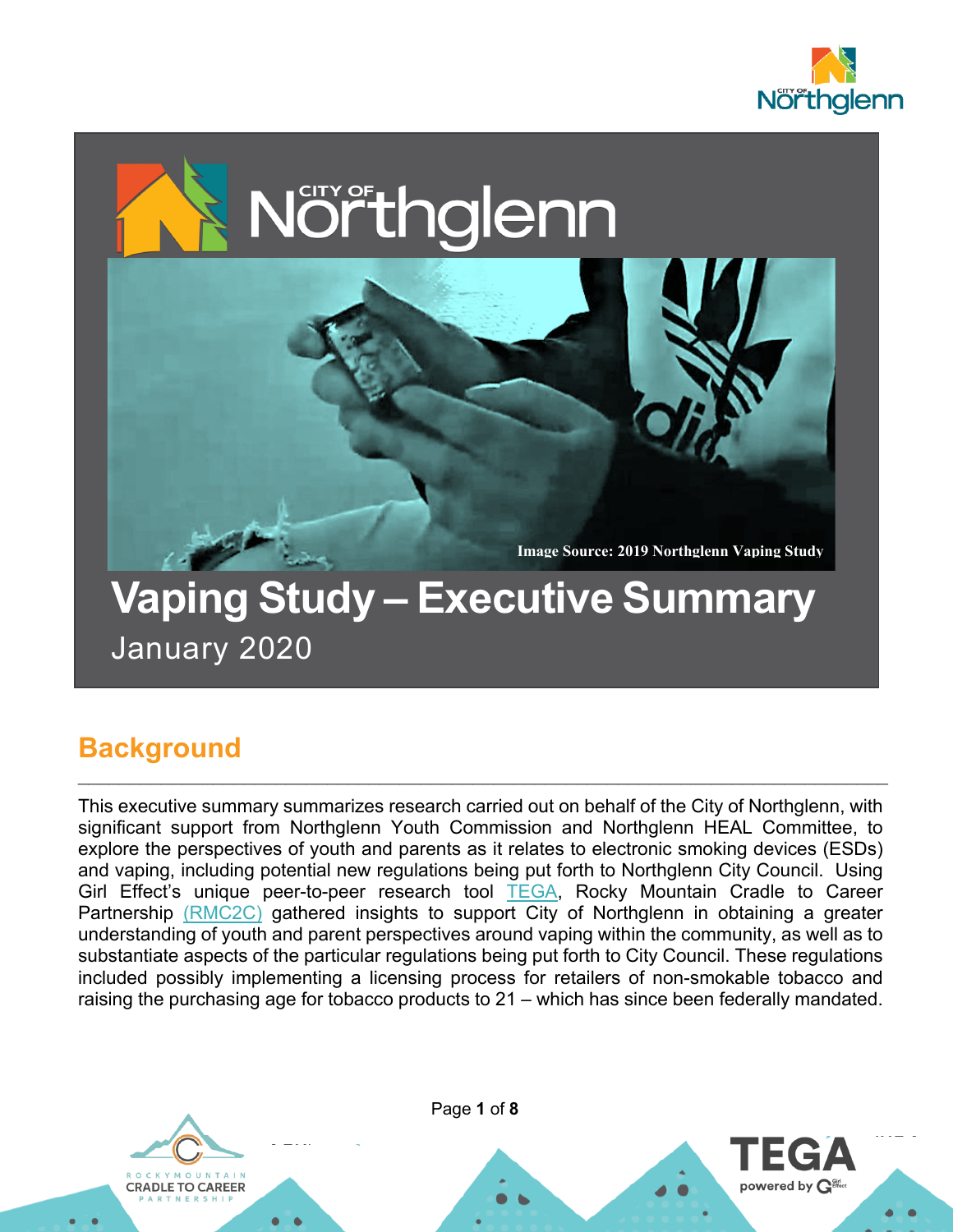

## **Methodology**

To do so, TEGA conducted 42 qualitative interviews with 32 youth ages 11 to 21 years old, and 10 parents of youth ages 5-21. Specifically, the research explored the types of electronic smoking devices (ESDs) youth are using and at what frequency, how they're obtaining ESDs, their level of knowledge about the health risks, which outcomes most motivate them, how they feel about potential policy changes, and finally what types of information and resources would best inform their decision making regarding the risks and ramifications of vaping.

 $\_$  , and the contribution of the contribution of the contribution of the contribution of  $\mathcal{L}_\text{max}$ 

| Youth<br>Category                  | <b>Description</b>                                                  |                                            | Of the you<br>vaping but<br>vaped. Pa<br>had persp<br>their yout    |
|------------------------------------|---------------------------------------------------------------------|--------------------------------------------|---------------------------------------------------------------------|
| <b>Never</b><br><b>Vaped</b><br>10 | These youth have never<br>tried vaping, no matter the<br>product.   | <b>Created by JRC Desig</b>                | of two par<br>Youth self<br>currently u<br>this summa               |
| <b>Tried</b><br>Vaping             | These youth have tried<br>vaping but no longer use<br>any products. | Created by JRC Design<br>men Moum Drovines | <b>NIC: nicot</b><br>MJ: mariju<br><b>FL: flavore</b><br>contain ni |
| <b>Currently</b><br>Vape           | These youth are currently<br>still using vape products.             | reated by Nikita Kozi                      |                                                                     |

th, 8 currently vape, 14 have tried **vaping but no longer do so,** and **10 had never**  rents were predominantly those who **had perspectives of vaping but had assumed their did not vape (with the exception ents).** 

f-identified which ESDs they were sing or have used. This is labelled in ary as follows:

**nichtary** concentrate liquid **MJ: marijuana concentrate liquid Exage liquid that does not contain nicotine or marijuana**

The key findings from the research are broken down into a primary consumer buying cycle, outline the steps a youth embarks on as they choose to abstain or engage in vaping: awareness, consideration, intent, purchase, and re-purchase.

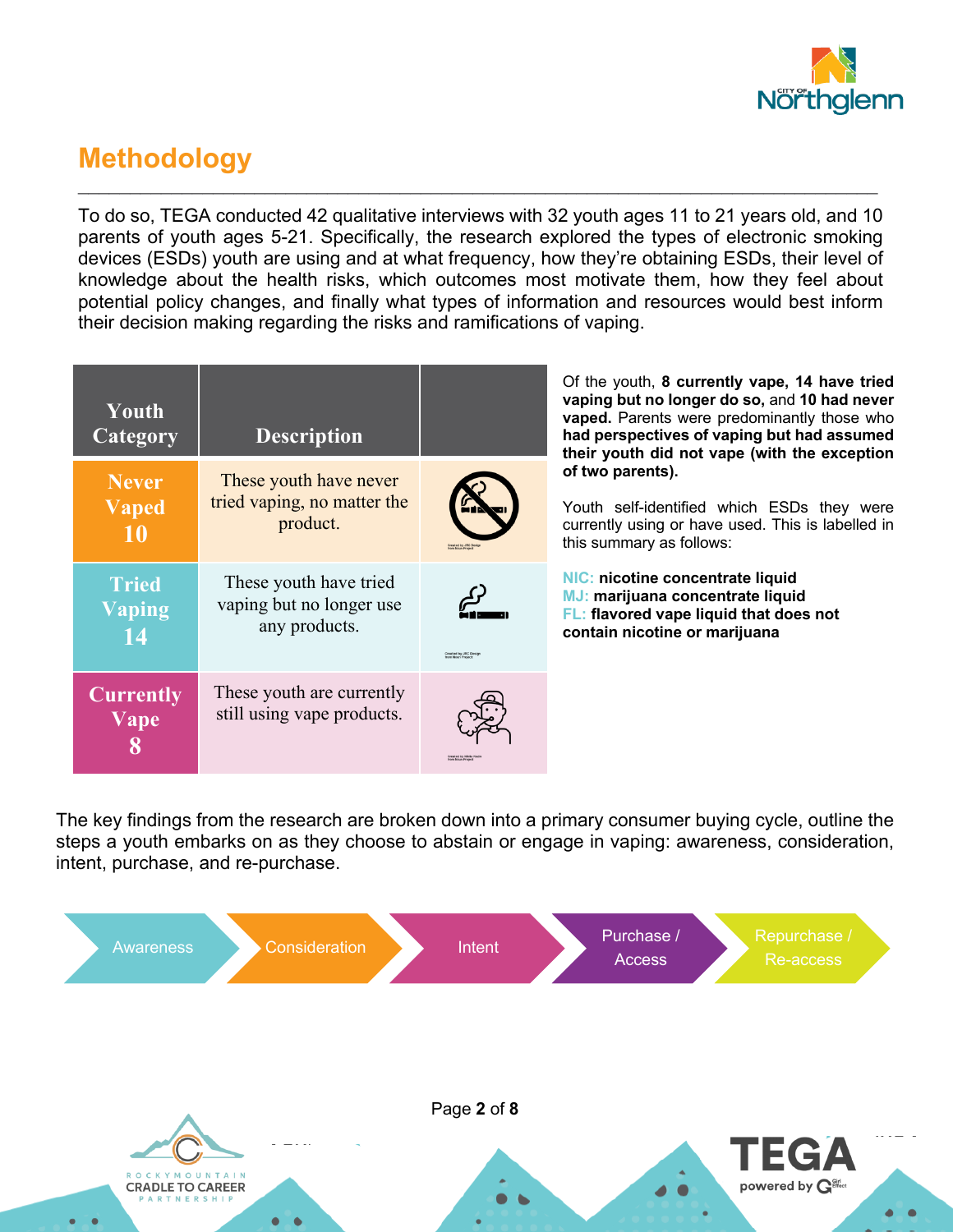

#### **Insights – Awareness**

**This study found that youth who** *don't* **vape maintain low knowledge of the products available due to lack of interaction with devices or conversations about their use, yet they** *are* **aware and knowledgeable of the cultural phenomena and some associated terminology (e.g. dragon breath).** Youth who *have* tried vaping or *currently* vape tend to be more submerged in the online culture of vaping and maintain a higher awareness of the current messaging present there, as well as knowledge of ESD functions and access.

 $\mathcal{L}_\mathcal{L} = \mathcal{L}_\mathcal{L} = \mathcal{L}_\mathcal{L} = \mathcal{L}_\mathcal{L} = \mathcal{L}_\mathcal{L} = \mathcal{L}_\mathcal{L} = \mathcal{L}_\mathcal{L} = \mathcal{L}_\mathcal{L} = \mathcal{L}_\mathcal{L} = \mathcal{L}_\mathcal{L} = \mathcal{L}_\mathcal{L} = \mathcal{L}_\mathcal{L} = \mathcal{L}_\mathcal{L} = \mathcal{L}_\mathcal{L} = \mathcal{L}_\mathcal{L} = \mathcal{L}_\mathcal{L} = \mathcal{L}_\mathcal{L}$ 



Awareness of the health implications associated with nicotine are much more widespread amongst all youth, but knowledge of the health repercussions beyond the effects of nicotine remains low, for both youth and parents alike. While many of them were aware of news stories highlighting several traumatic incidences associated with ESDs, **more than half of the youth, and the majority of parents, hold the perception that there is a lack of publicly available research on how vaping impacts one's physical health.**

# **Insights – Consideration**

**Social context, mental health, and stress coping each play an instrumental role in motivating youth to engage or abstain from vaping.** In fact, social acceptance and coping with stress were the primary drivers for youth who have tried or continue to vape. Health and addiction seem to be more motivating considerations for non-vapers and those who tried vaping, more so than current users. At a minor level treating one's self to owning a vape, trying a flavor, or getting a buzz can motivate some youth, but this is not an overarching driver.

 $\_$  ,  $\_$  ,  $\_$  ,  $\_$  ,  $\_$  ,  $\_$  ,  $\_$  ,  $\_$  ,  $\_$  ,  $\_$  ,  $\_$  ,  $\_$  ,  $\_$  ,  $\_$  ,  $\_$  ,  $\_$  ,  $\_$  ,  $\_$  ,  $\_$  ,  $\_$  ,  $\_$  ,  $\_$  ,  $\_$  ,  $\_$  ,  $\_$  ,  $\_$  ,  $\_$  ,  $\_$  ,  $\_$  ,  $\_$  ,  $\_$  ,  $\_$  ,  $\_$  ,  $\_$  ,  $\_$  ,  $\_$  ,  $\_$  ,

*"Not addiction, rejection. Like, when you're around your friends, you kind of want to look cool or you want to try to fit in. So, I feel if you don't do it - do what everybody else is doing, they're gonna, like, think badly of you. And say that, like, you're scared or, like, you're not, like, don't know how to have fun."* - *Female, 15, current vaper: NIC*





Page **3** of **8**

**24 of 32 youth**

**told TEGA they believe youth who vape "want to seem cool" or that "I thought it would make me cool".**

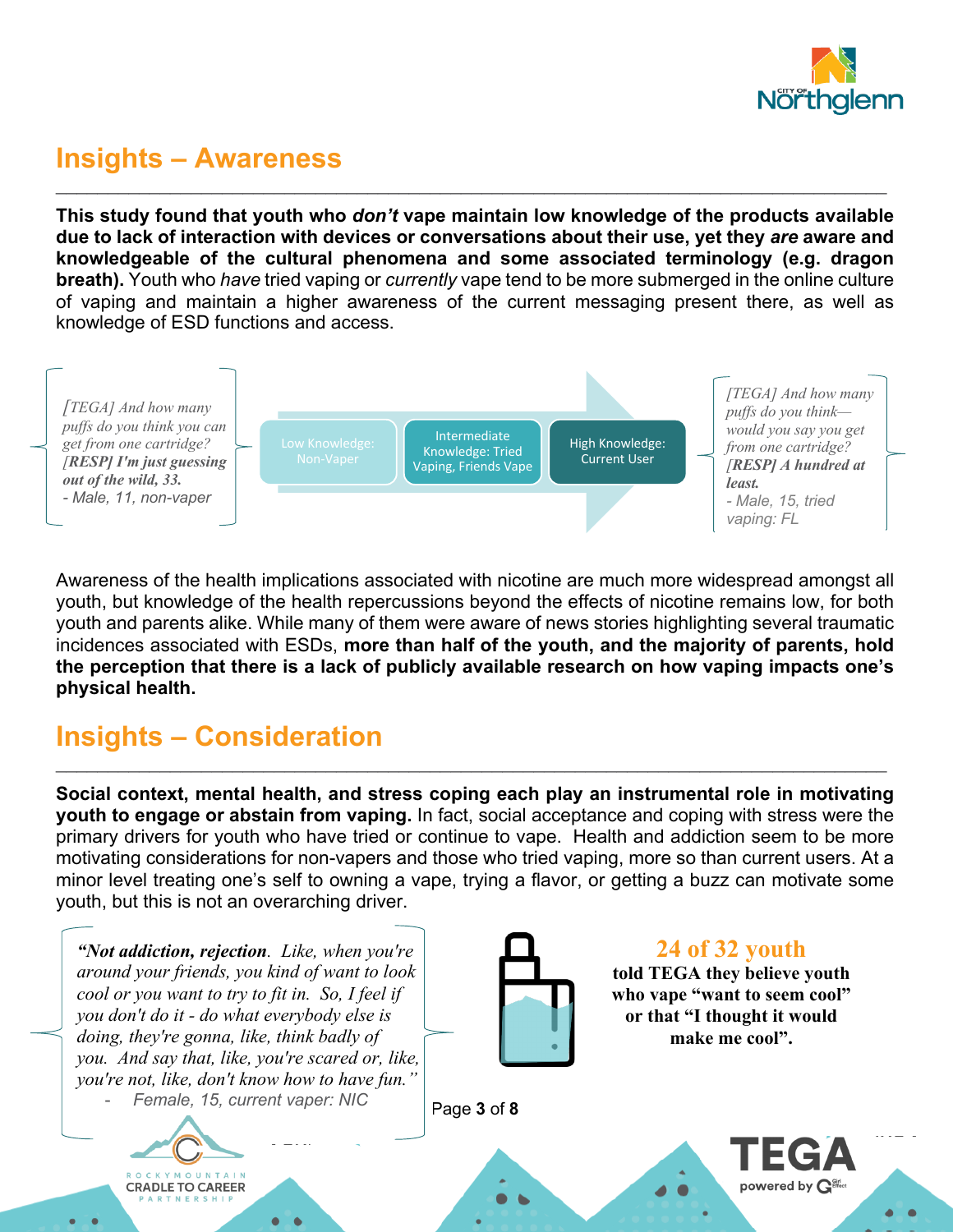

**Concern for the mental health of their peers is a common sentiment of youth and was prevalent in multiple narratives.**

*" Some people I know kind of rely on vape products to feel better instead of actually getting help."* - *Female, 15, current vaper: NIC*

**When TEGA asked youth which repercussions they worried most about, they ranked addiction and fines at the top of the list, followed by damage to physical health, legal trouble, and school punishment.** However, when the data is disaggregated to remove non-users, concern about fines moves to the top of the list of concerns and school punishment jumps ahead of damage to physical health.

Punishment and negative repercussions related to legal recourse, parents and school (including extracurriculars) do seem to hold some weight with all youth. However, punishments of this nature only seem to deter youth who are at lower risk of continued use.

An unexpected spike, as not many youths mentioned this concern in follow-up questions, was regarding the impact of ESDs on the environment, which ranked above losing extra-curricular activities *and* damage to mental health. Also, interestingly, rejection by peers was ranked lowest, even though youth told TEGAs time and again that social availability, encouragement, and peer pressure were highly influential in their use patterns.



## **Insights – Intent**

Some youth believe that vaping is a replacement for cigarettes, others say that ESDs are not a replacement but rather are **the "new cigarette" because youth aren't smoking traditional cigarettes anymore.** The majority of parents see it as holding the same meaning and fulfilling the same need states (e.g. sociality and coping) as cigarettes, but not as a replacement because youth prefer not to smell and want to avoid stigmas associated with cigarettes. In short, some see ESDs as a substitute for cigarettes and others see ESDs as a cultural replacement.

Similarly, youth who do not vape held a common story about how vaping was unacceptable among their friends. These youth described their ability to surround themselves with friends who share their convictions.



powered by

This study found that it is common for youth to seek out ESDs that *don't* contain nicotine. "Juice only" ESDs are the most common products for a youth to try and buy, followed by ESDs with nicotine. Use and frequency vary depending on the setting in which the youth is vaping.



Page **4** of **8**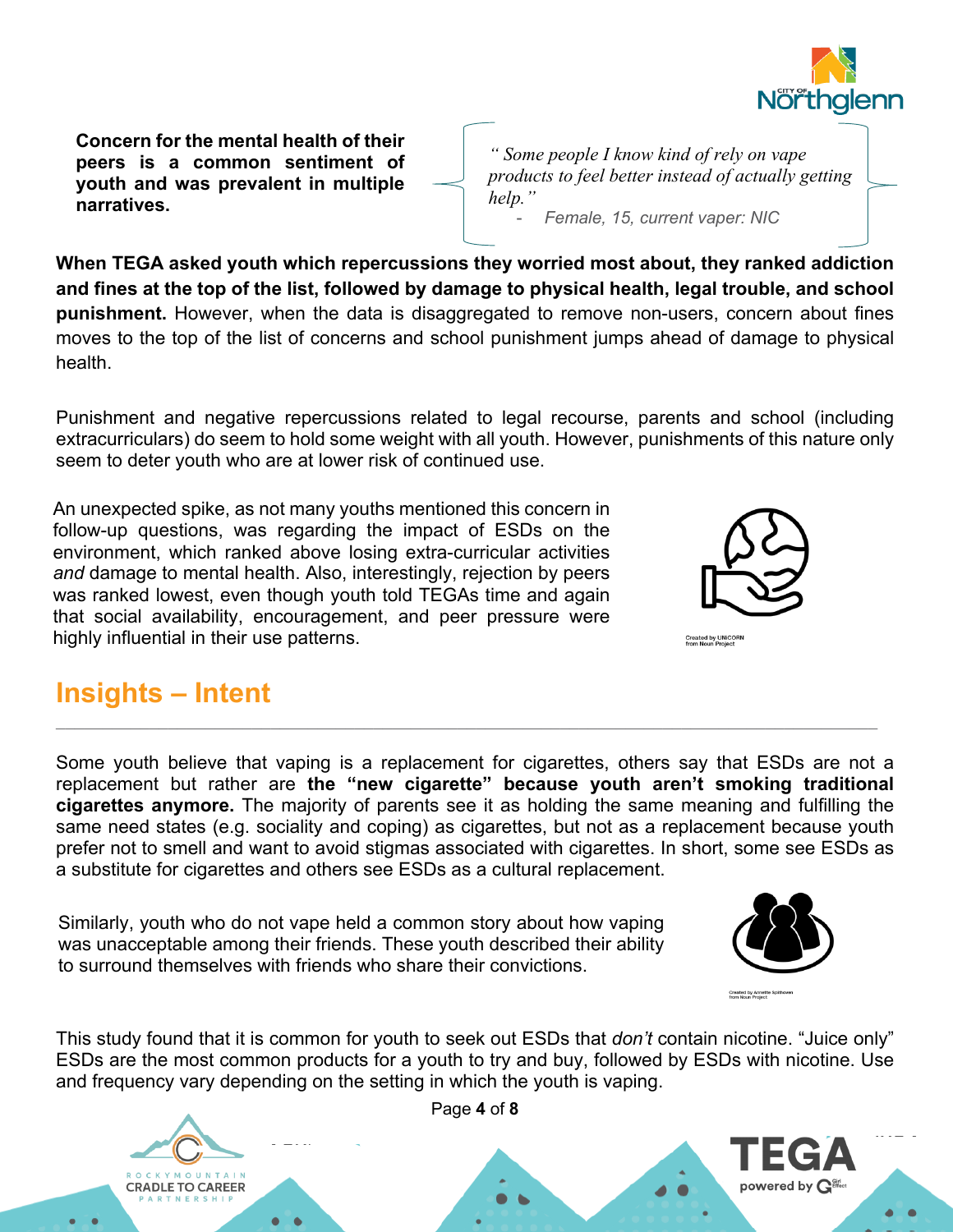

| Where do you or your<br>friends typically vape? | <b>Count</b>            |   |
|-------------------------------------------------|-------------------------|---|
| <b>Parks/Outside/Skate Parks</b>                | 22                      |   |
| <b>Bathroom/Locker Room</b>                     | 18                      |   |
| Home/Backyard/Bedroom                           | 14                      |   |
| Car                                             | 6                       |   |
| <b>Class</b>                                    | 5                       | 3 |
| <b>Other Places at School</b>                   | 3                       |   |
| <b>Hotel</b>                                    | 1                       |   |
| <b>Party</b>                                    | $\overline{\mathbf{1}}$ |   |
| Work                                            | 1                       |   |

**Youth predominantly use or see others use ESDs in outdoor spaces,**  with the exception of at school, where youth are mainly **using in bathrooms and in some cases the classroom.** 

Youth are primarily focused on securing locations with **minimal adult oversight.**

> *Just kind of like really anywhere moderately secluded … just in my car sitting out in the parking lot, or like walking around, going to, like, the parks.* – *Male, 17, Current: MJ, FL*

Youth acknowledge that age is definitely a factor in their access to ESDs. **Changing the legal purchase age to 21 would do two things, according to youth: allow for some maturity in decision making around purchasing for people who are underage and reduce the number of access points and visibility in school** because older students wouldn't have direct access or the ability to re-distribute in schools. However, almost all students say that 'if there is a will there is a way,' meaning

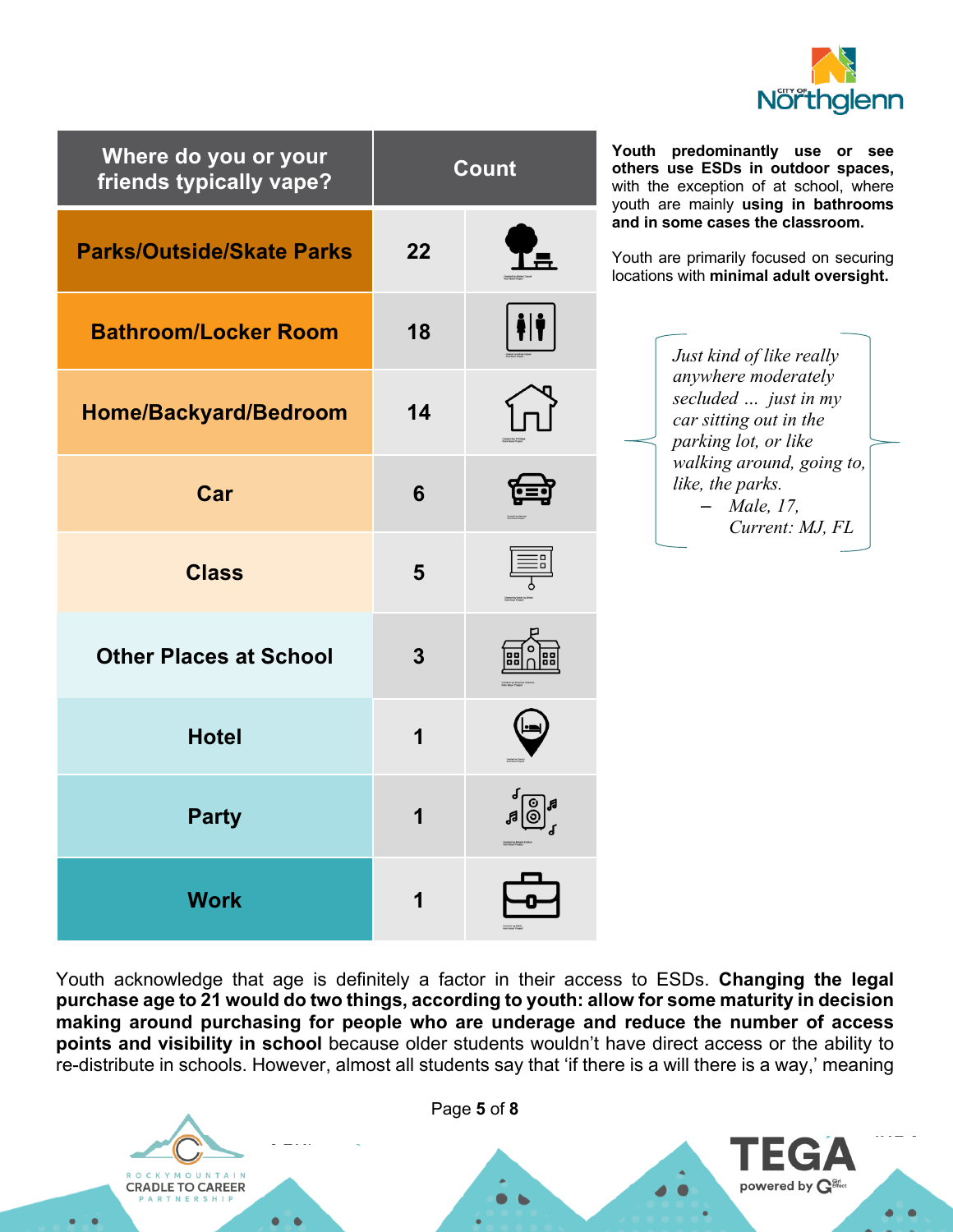

access won't be cut off completely. Parents shared youths' sentiments and felt that an age increase would only *slightly* limit or curb usage amongst youth.

**Nearly half of respondents interviewed, 15 of 32 youth respondents, felt that it was either** *likely or highly likely* **that they knew an adult who would purchase products for them.** While the majority of parents thought it was highly *unlikely* someone they know over 21 who would buy for a youth, they explained that youth know or will find adults to purchase for them, or they will go online to order ESDs, sighting the same sentiment as youth – 'where there is a will there is a way,' particularly for youth who might already be addicted.

Likelihood of knowing someone 21+ who would purchase products for someone underage



#### **Insights – Purchase**

In moving from consideration, to intent, to purchase, youth develop an understanding how vaping impacts their finances. Thus, **many who either currently vape or have tried it talk about the practice of sharing or trading and other ways they access vapes,** which is not always through the exchange of money. It seems that cost and disposability of certain ESD brands, such as JUUL, NJoy, or Novo, are a part of the appeal that turns a youth's consideration into intent and finally a purchase.

 $\mathcal{L}_\mathcal{L} = \mathcal{L}_\mathcal{L} = \mathcal{L}_\mathcal{L} = \mathcal{L}_\mathcal{L} = \mathcal{L}_\mathcal{L} = \mathcal{L}_\mathcal{L} = \mathcal{L}_\mathcal{L} = \mathcal{L}_\mathcal{L} = \mathcal{L}_\mathcal{L} = \mathcal{L}_\mathcal{L} = \mathcal{L}_\mathcal{L} = \mathcal{L}_\mathcal{L} = \mathcal{L}_\mathcal{L} = \mathcal{L}_\mathcal{L} = \mathcal{L}_\mathcal{L} = \mathcal{L}_\mathcal{L} = \mathcal{L}_\mathcal{L}$ 

# **50%**

*of youth respondents who have either tried or currently vape say they get their products from an individual who has legally bought it in a store and resold it to them.*



powered by  $\mathbf{G}^{\text{an}}$ 



Page **6** of **8**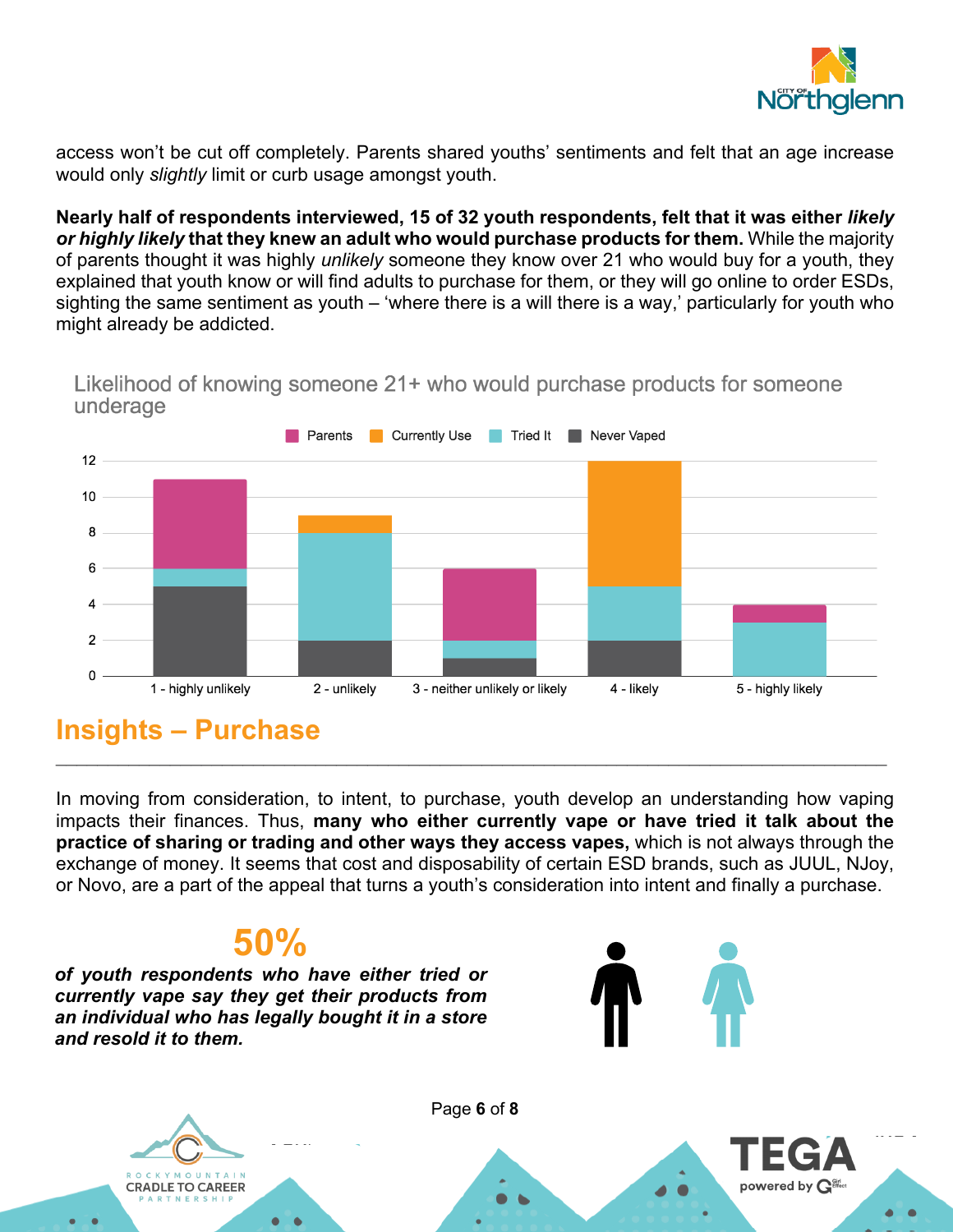



**The data found that sometimes the individuals from whom youth acquire ESDs are family members, including parents.** Store bought ESDs are frequently purchased by older family members, and sometimes a peer's parent or other family member as these are trusted, legal ways for family and peers to access ESDs. Youth in turn, share, trade, or resell these ESDs in their social networks. This reveals the distribution patterns within the youth community.

Additionally, distance from school did not spark much discussion or consideration from youth, mainly because many youth access ESDs from peers or family members who are legally of age, and not from stores themselves. Therefore, **the distance of a retail outlet from a school is less important than the distance from residences or the stores that are accessible on a student's route to and from home and school.**



Compared to youths, parents had more assuredness that regulating retailer licensing and location would decrease youth access, compared to raising the minimum buying age to 21.

Lastly, **online access is an important consideration as this study reveals that only youth who have tried or youth who currently vape are aware of online access and purchase points.** Furthermore, lying about age online is easy for youth, and two youth also brought up social selling/reselling sites as places to purchase.



#### **Recommendations**

When youth and parents were given the opportunity to share what they wanted the City of Northglenn to know and which ways they thought would be best to help them be informed about vaping, both youth and parents came up with a number of different ideas and suggestions; ranging from more research about the health implications, to relevant and applicable legal ramifications, and greater support of youth's ability to cope with mental health and wellness. Readers should refer to the recommendations included at the end of the full report for a complete breakdown or contact RMC2C for more details.

 $\_$  ,  $\_$  ,  $\_$  ,  $\_$  ,  $\_$  ,  $\_$  ,  $\_$  ,  $\_$  ,  $\_$  ,  $\_$  ,  $\_$  ,  $\_$  ,  $\_$  ,  $\_$  ,  $\_$  ,  $\_$  ,  $\_$  ,  $\_$  ,  $\_$  ,  $\_$  ,  $\_$  ,  $\_$  ,  $\_$  ,  $\_$  ,  $\_$  ,  $\_$  ,  $\_$  ,  $\_$  ,  $\_$  ,  $\_$  ,  $\_$  ,  $\_$  ,  $\_$  ,  $\_$  ,  $\_$  ,  $\_$  ,  $\_$  ,



Page **7** of **8**